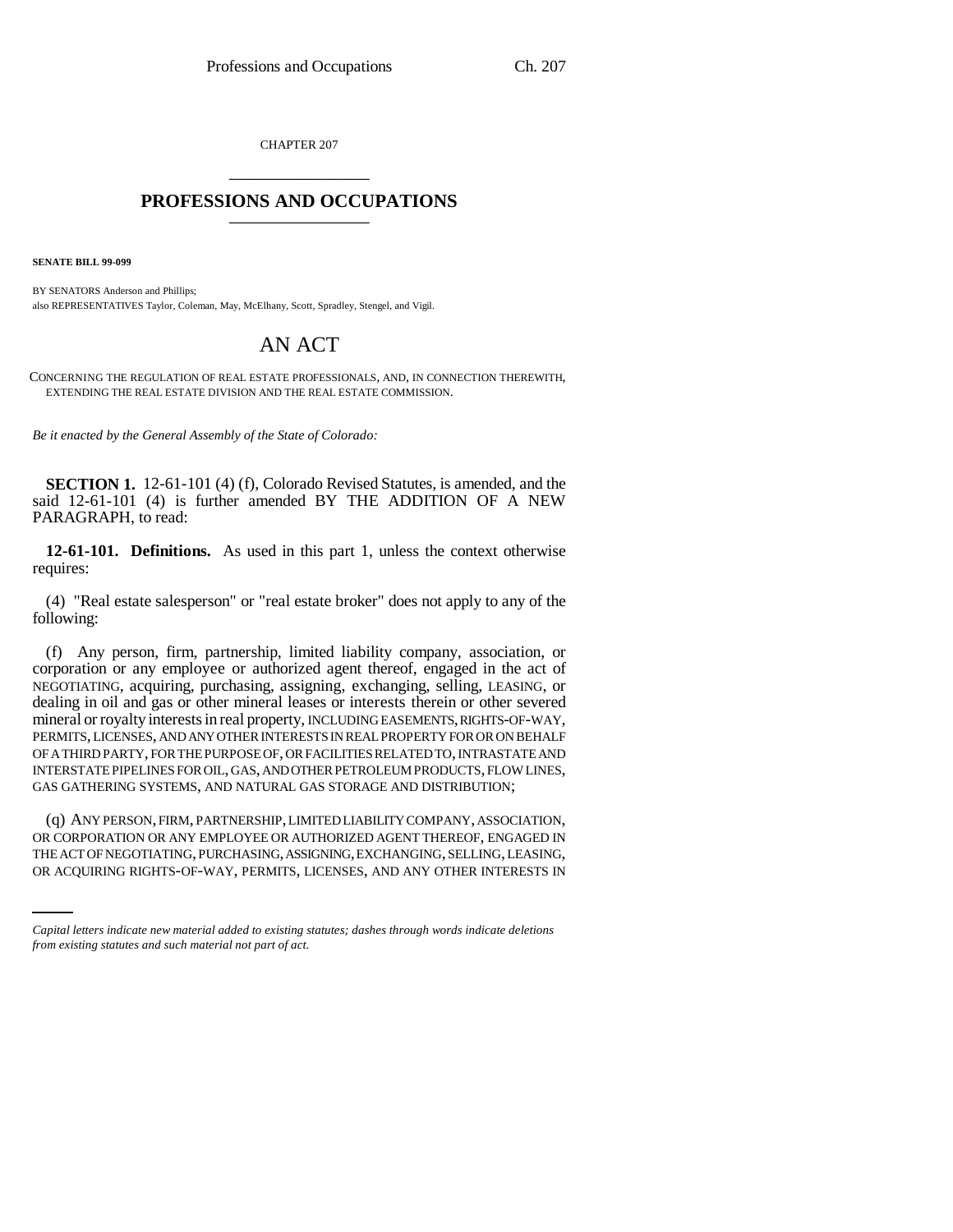REAL PROPERTY FOR OR ON BEHALF OF A THIRD PARTY FOR THE PURPOSE OF, OR FACILITIES RELATED TO:

(I) TELECOMMUNICATION LINES;

(II) WIRELESS COMMUNICATION FACILITIES;

(III) CATV;

(IV) ELECTRIC GENERATION, TRANSMISSIONS, AND DISTRIBUTION LINES;

(V) WATER DIVERSION, COLLECTION, DISTRIBUTION, TREATMENT, AND STORAGE OR USE; AND

(VI) TRANSPORTATION, SO LONG AS SUCH PERSON, FIRM, PARTNERSHIP, LIMITED LIABILITY COMPANY, ASSOCIATION, OR CORPORATION INCLUDING ANY EMPLOYEE OR AUTHORIZED AGENT THEREOF DOES NOT REPRESENT ANY DISPLACED PERSON OR ENTITY AS AN AGENT THEREOF IN THE PURCHASE, SALE, OR EXCHANGE OF REAL ESTATE, OR AN INTEREST THEREIN, RESULTING FROM RESIDENTIAL OR COMMERCIAL RELOCATIONS REQUIRED UNDER ANY TRANSPORTATION PROJECT, REGARDLESS OF THE SOURCE OF PUBLIC FUNDING.

**SECTION 2.** Part 1 of article 61 of title 12, Colorado Revised Statutes, is amended BY THE ADDITION OF A NEW SECTION to read:

**12-61-110.6. Study - repeal.** (1) THE DIVISION OF REAL ESTATE SHALL MAKE OR CAUSE TO BE MADE A STUDY OF TRANSFERRING SUPERVISION OF PRIVATE OCCUPATIONAL SCHOOLS OFFERING REAL ESTATE EDUCATION EXCLUSIVELY FROM THE DEPARTMENT OF HIGHER EDUCATION TO THE DIVISION OF REAL ESTATE AND REAL ESTATE COMMISSION. THE STUDY SHALL INCLUDE AN ANALYSIS OF THE FEASIBILITY OF TRANSFERRING THE EDUCATIONAL SUPERVISION TO THE DIVISION, THE ADMINISTRATIVE EFFICIENCIES, COST SAVINGS, AND THE BENEFITS TO THE PUBLIC<br>FROM SUCH A TRANSFER. THE DIVISION SHOULD CONSULT THE PRIVATE THE DIVISION SHOULD CONSULT THE PRIVATE OCCUPATIONAL SCHOOL DIVISION OF THE DEPARTMENT OF HIGHER EDUCATION AND MEMBERS OF THE REAL ESTATE PROFESSION, INCLUDING BUT NOT LIMITED TO BROKERS AND SALESPERSONS, FOR THE PURPOSES OF THIS STUDY. THE DIVISION MAY MAKE RECOMMENDATIONS FOR LEGISLATION BASED ON FINDINGS FROM THIS STUDY.

(2) THE DIVISION SHALL REPORT ITS FINDINGS FROM THIS STUDY TO THE BUSINESS AFFAIRS AND LABOR COMMITTEE IN THE SENATE NO LATER THAN OCTOBER 15, 2000. THE REPORT SHALL FULLY EXPLAIN THE FINDINGS OF THE STUDY AND REASONS SUPPORTING THE CONCLUSIONS OF THE DIVISION.

(3) THIS SECTION IS REPEALED, EFFECTIVE JULY 1, 2001.

**SECTION 3.** 12-61-103 (6) (b), Colorado Revised Statutes, is amended to read:

**12-61-103. Application for license.** (6) (b) An applicant for a broker's license who has been licensed as a broker HELD A REAL ESTATE LICENSE in another jurisdiction during a portion of the immediate past two years prior to making such application, which jurisdiction administers a real estate broker's examination, shall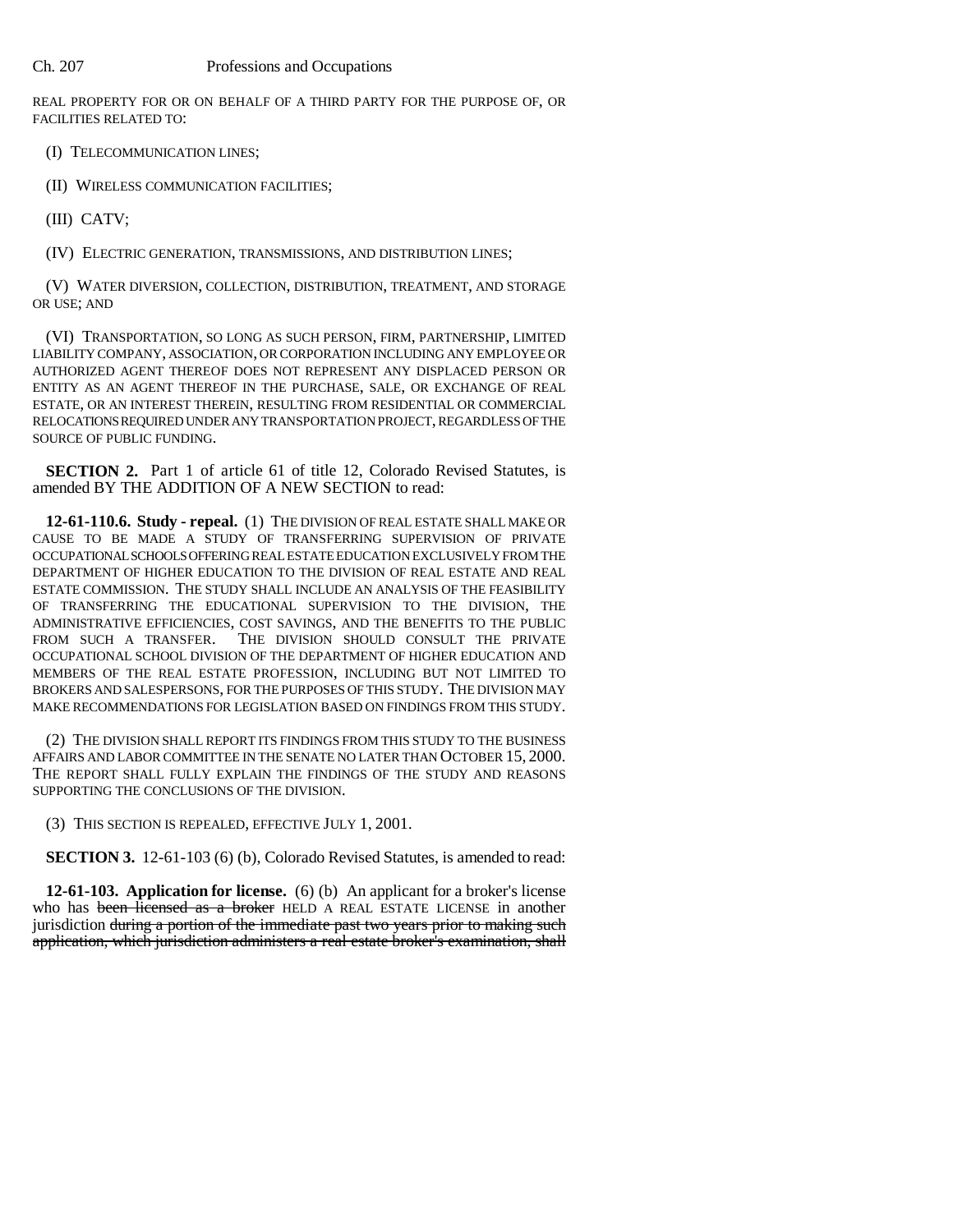Professions and Occupations Ch. 207

be required to successfully complete only the Colorado part of the real estate broker's examination THAT ADMINISTERS A REAL ESTATE BROKER'S EXAMINATION AND THE APPLICANT HAS BEEN LICENSED FOR TWO YEARS PRIOR TO APPLYING FOR A COLORADO LICENSE MAY BE ISSUED A BROKER'S LICENSE IF THE APPLICANT ESTABLISHES THAT HE OR SHE POSSESSES CREDENTIALS AND QUALIFICATIONS THAT ARE SUBSTANTIVELY EQUIVALENT TO THE REQUIREMENTS IN COLORADO FOR LICENSURE BY EXAMINATION. A BROKER'S LICENSE MAY BE ISSUED UNDER THIS PARAGRAPH (b) ONLY IF THE JURISDICTION FROM WHICH THE APPLICANT HOLDS A REAL ESTATE LICENSE ALLOWS THE ISSUANCE OF A REAL ESTATE BROKER'S LICENSE TO APPLICANTS FROM THE STATE OF COLORADO IN SUBSTANTIALLY THE SAME MANNER AS SET FORTH IN THIS PARAGRAPH (b).

**SECTION 4.** 12-61-103.6, Colorado Revised Statutes, is amended BY THE ADDITION OF A NEW SUBSECTION to read:

**12-61-103.6. Errors and omissions insurance - duties of the commission certificate of coverage, when required - group plan made available - effect repeal.** (5) THIS SECTION IS REPEALED, EFFECTIVE JULY 1, 2008. PRIOR TO SUCH REPEAL, THIS FUNCTION OF THE REAL ESTATE COMMISSION SHALL BE REVIEWED AS PROVIDED FOR IN SECTION 24-34-104, C.R.S.

**SECTION 5.** Part 1 of article 61 of title 12, Colorado Revised Statutes, is amended BY THE ADDITION OF A NEW SECTION to read:

**12-61-108.5. Compilation and publication of passing rates per educational institution for real estate licensure examinations - rules.** (1) THE COMMISSION SHALL HAVE THE AUTHORITY TO OBTAIN INFORMATION FROM EACH EDUCATIONAL INSTITUTION AUTHORIZED TO OFFER COURSES IN REAL ESTATE FOR THE PURPOSE OF COMPILING THE NUMBER OF APPLICANTS WHO PASS THE REAL ESTATE LICENSURE EXAMINATION FROM EACH EDUCATIONAL INSTITUTION. THE INFORMATION SHALL INCLUDE THE NAME OF EACH STUDENT WHO ATTENDED THE INSTITUTION AND A STATEMENT OF WHETHER THE STUDENT COMPLETED THE NECESSARY REAL ESTATE COURSES REQUIRED FOR LICENSURE. THE COMMISSION SHALL HAVE ACCESS TO SUCH OTHER INFORMATION AS NECESSARY TO ACCOMPLISH THE PURPOSE OF THIS SECTION. FOR THE PURPOSES OF THIS SECTION, AN "APPLICANT" IS A STUDENT WHO COMPLETED THE REQUIRED EDUCATION REQUIREMENTS AND WHO APPLIED FOR AND SAT FOR THE LICENSURE EXAMINATION.

(2) THE COMMISSION SHALL COMPILE THE INFORMATION OBTAINED IN SUBSECTION (1) OF THIS SECTION WITH APPLICANT INFORMATION RETAINED BY THE COMMISSION. SPECIFICALLY, THE COMMISSION SHALL COMPILE WHETHER THE STUDENT APPLIED FOR THE LICENSURE EXAMINATION AND WHETHER THE APPLICANT PASSED THE LICENSURE EXAMINATION. THE COMMISSION SHALL CREATE STATISTICAL DATA SETTING FORTH:

(a) THE NAME OF THE EDUCATIONAL INSTITUTION;

(b) THE NUMBER OF STUDENTS WHO COMPLETED THE NECESSARY REAL ESTATE COURSE REQUIRED FOR LICENSURE;

(c) WHETHER THE STUDENT REGISTERED AND SAT FOR THE LICENSURE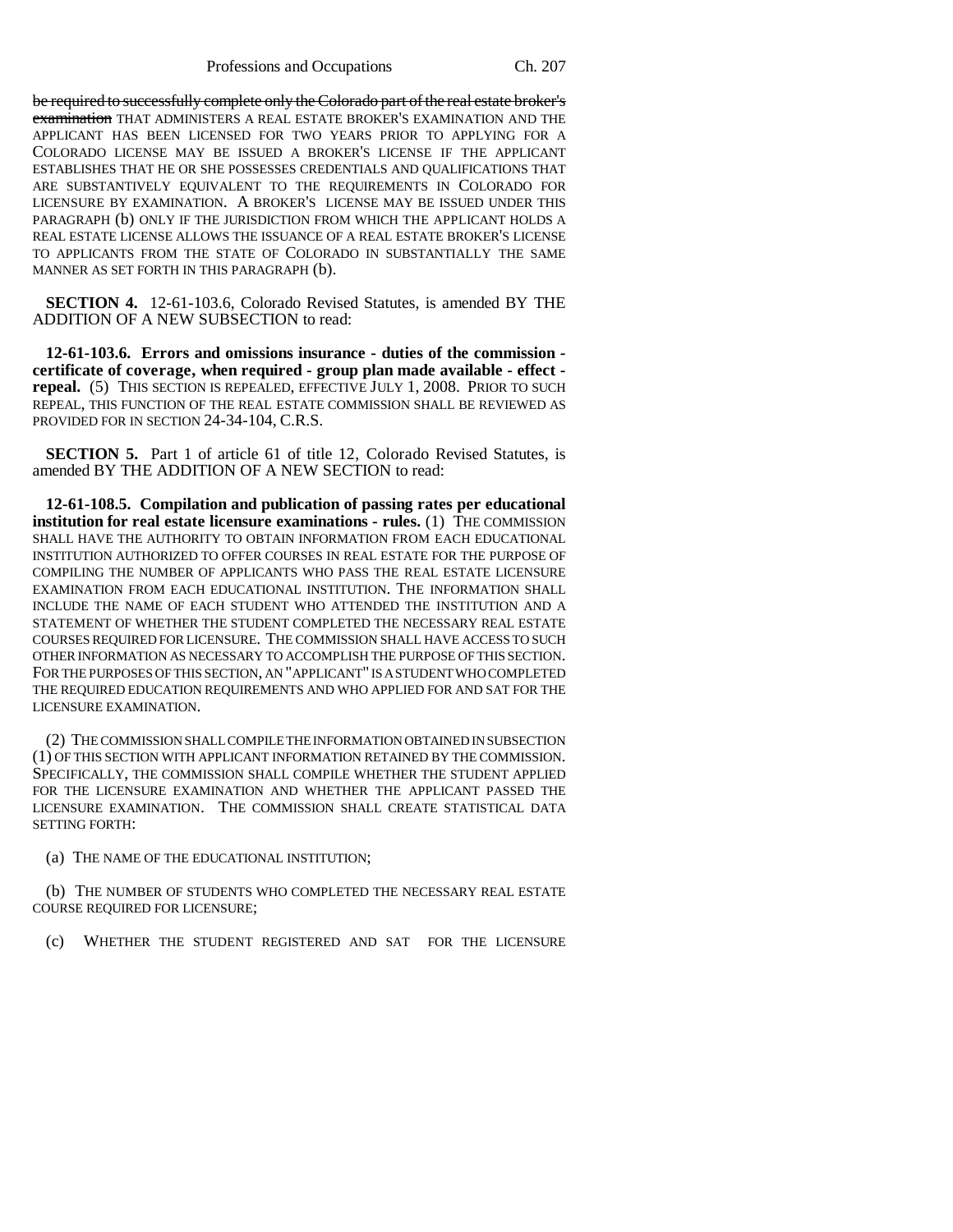EXAMINATION; AND

(d) THE NUMBER OF THOSE APPLICANTS WHO PASSED THE LICENSURE EXAMINATION.

(3) THE COMMISSION SHALL PUBLISH THIS STATISTICAL DATA AND MAKE IT AVAILABLE TO THE PUBLIC QUARTERLY.

(4) THE COMMISSION SHALL RETAIN THE STATISTICAL DATA FOR THREE YEARS.

(5) SPECIFIC EXAMINATION SCORES FOR AN APPLICANT WILL BE KEPT CONFIDENTIAL BY THE COMMISSION UNLESS THE APPLICANT AUTHORIZES RELEASE OF SUCH INFORMATION.

(6) THE COMMISSION MAY PROMULGATE RULES FOR THE ADMINISTRATION OF THIS SECTION.

**SECTION 6.** 12-61-113, Colorado Revised Statutes, is amended BY THE ADDITION OF A NEW SUBSECTION to read:

**12-61-113. Investigation - revocation - actions against licensee.** (8) ANY APPLICATION FOR LICENSURE FROM A PERSON WHOSE LICENSE HAS BEEN REVOKED SHALL NOT BE CONSIDERED UNTIL THE PASSAGE OF ONE YEAR FROM THE DATE OF REVOCATION.

**SECTION 7.** 12-61-123, Colorado Revised Statutes, is amended to read:

**12-61-123. Repeal of part.** This part 1 is repealed, effective July 1, 1999 2008. Prior to such repeal, the real estate division, including the real estate commission, shall be reviewed as provided for in section 24-34-104, C.R.S.

**SECTION 8.** 12-61-204, Colorado Revised Statutes, is amended to read:

**12-61-204. Repeal of part.** This part 2 is repealed, effective July 1, 1999 2008. Prior to such repeal, the provisions in this part 2 shall be reviewed as provided for in section 24-34-104, C.R.S.

**SECTION 9.** 12-61-302 (9) (c) and (9) (d), Colorado Revised Statutes, are amended, and the said 12-61-302 (9) is further amended BY THE ADDITION OF A NEW PARAGRAPH, to read:

**12-61-302. Limitation on payments out of the fund.** (9) Notwithstanding any provision of this part 3 to the contrary, the liability of the fund shall not exceed:

(c) For applications filed on or after July 1, 1995, AND BEFORE JULY 1, 1999, twenty thousand dollars per transaction, regardless of the number of persons aggrieved, the number of parcels, or the number of real estate licensees involved in such transaction;

(c.5) FOR APPLICATIONS FILED ON OR AFTER JULY 1, 1999, FIFTY THOUSAND DOLLARS PER TRANSACTION, REGARDLESS OF THE PERSONS AGGRIEVED, THE NUMBER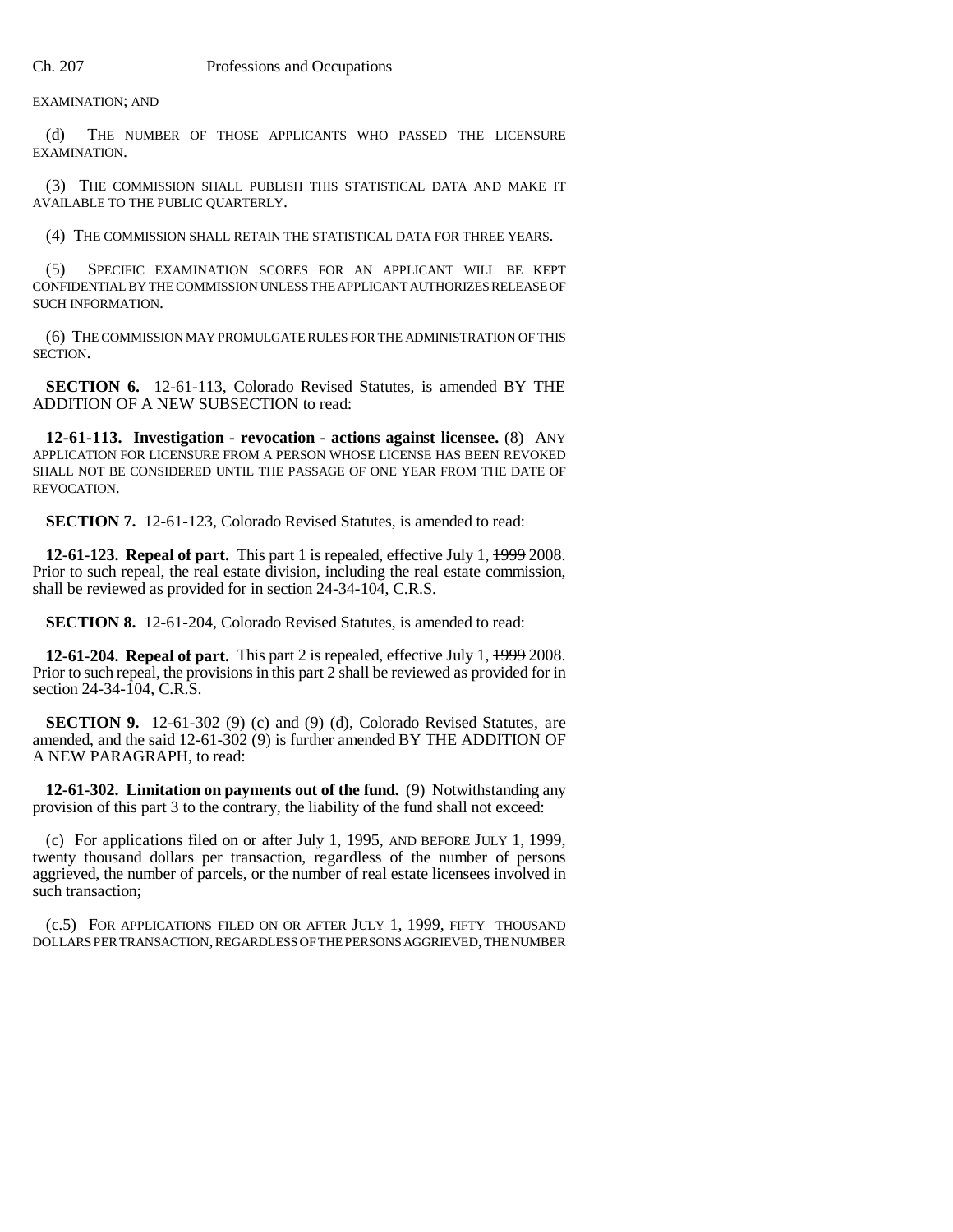OF PARCELS, OR THE NUMBER OF REAL ESTATE LICENSEES INVOLVED IN SUCH TRANSACTIONS;

(d) Sixty thousand ONE HUNDRED AND FIFTY THOUSAND dollars for any one licensee, regardless of the number of judgments entered against the licensee, parcels of real estate involved, number of licensees involved, or number of persons aggrieved in such transactions.

**SECTION 10.** 12-61-303 (3), Colorado Revised Statutes, is amended to read:

**12-61-303. Simplified procedure - application for administrative order for payment from the fund.** (3) The form provided to the applicant by the commission shall contain, in a prominent place, the following notice to the licensee judgment debtor:

**"NOTICE: Based on a judgment entered against you in the above-captioned matter, an application for an administrative order directing payment from the real estate recovery fund has been filed with the real estate commission.**

**If the real estate commission issues an administrative order for payment from the fund, your real estate license will automatically be revoked when the order is issued and payment is made to the applicant. Any subsequent application for a license shall not be granted until the fund is reimbursed for the amount paid, plus interest at the statutory rate, AND THE PASSAGE OF ONE YEAR FROM THE DATE OF REVOCATION.**

**If you wish to object to the application, you must file a written objection, setting forth the specific grounds for such objection, with the commission within thirty days after having been served with a copy of the application. If you do not file a written objection, you waive your right to defend against the claim."**

**SECTION 11.** 12-61-304 (2), Colorado Revised Statutes, is amended to read:

**12-61-304. Procedure upon objection to payment or denial of application.** (2) When a petition is filed with the court pursuant to subsection (1) of this section, the petition shall be accompanied by a notice which THAT shall state as follows:

**"NOTICE: Based on a judgment entered against you in the above-captioned matter, a petition for an order directing payment from the recovery fund of the real estate commission has been filed with the court.**

**If the real estate commission makes a payment from the fund pursuant to a court order based upon this petition, your real estate license will automatically be revoked when the court order becomes final and payment is made. Any subsequent application for a license shall not be granted until the fund is reimbursed for the amount paid, plus interest at the statutory rate, AND THE PASSAGE OF ONE YEAR FROM THE DATE OF REVOCATION.**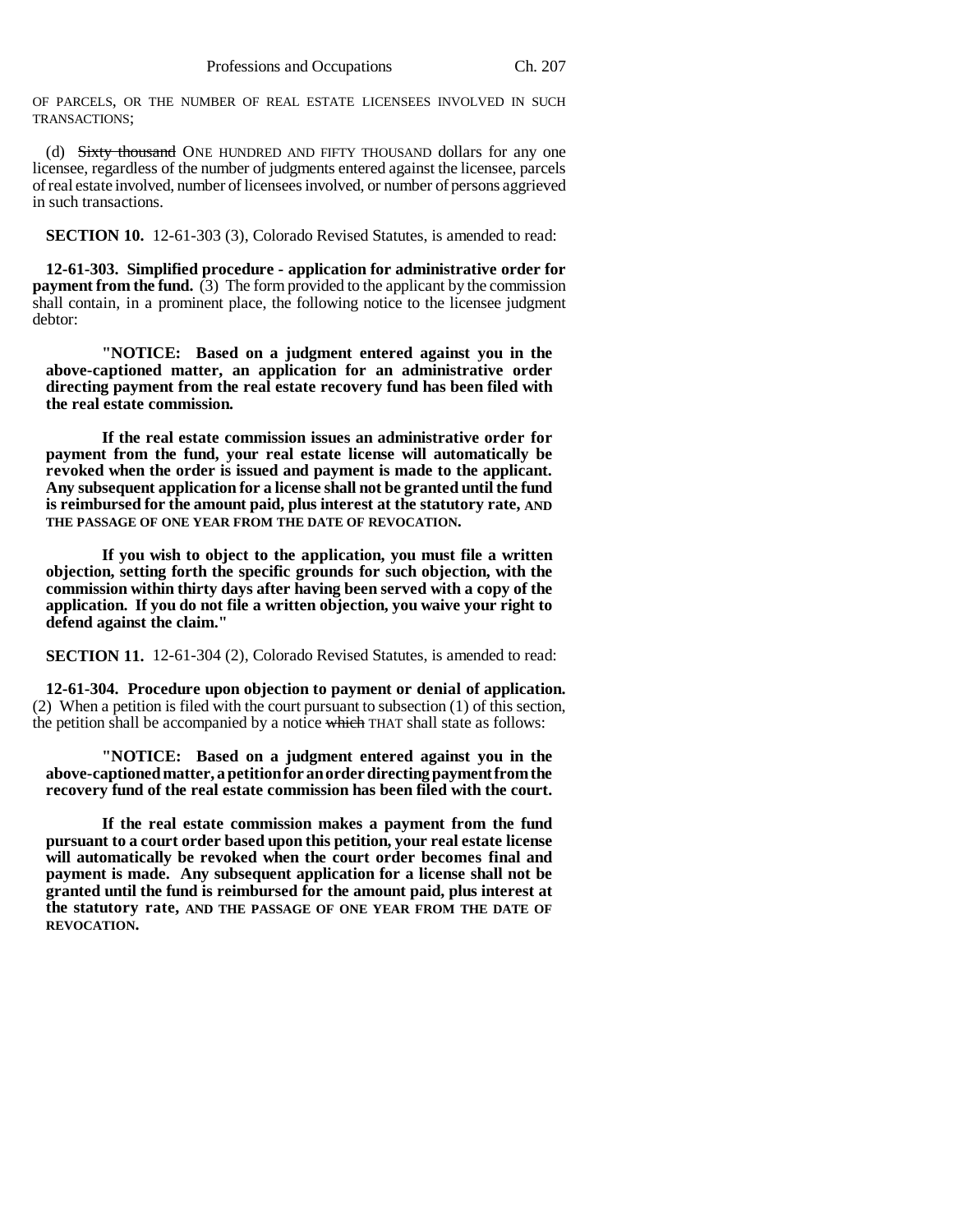## Ch. 207 Professions and Occupations

**If you wish to defend against this claim, you must file a written response with the court and mail a copy to the party filing the petition and to the real estate commission within thirty days after having been served with this notice. If you do not file a written response, you waive your right to defend against the claim."**

**SECTION 12.** 12-61-307, Colorado Revised Statutes, is amended to read:

**12-61-307. Automatic revocation of license - reinstatement.** (1) Should the real estate commission pay from the fund any amount in settlement of a claim or toward satisfaction of a judgment against a licensed broker or salesperson, either by administrative order or by order of the court, the license of the broker or salesperson shall be automatically revoked upon the final date of such order.

(2) No such broker or salesperson shall be eligible to be licensed again until such broker or salesperson has repaid in full, plus interest at the statutory rate, the amount paid from the fund on the broker or salesperson's account AND ONE YEAR HAS PASSED FROM THE DATE OF REVOCATION.

**SECTION 13.** 12-61-408, Colorado Revised Statutes, is amended to read:

**12-61-408. Repeal of part.** This part 4 is repealed, effective July 1, 1999 2008. Prior to such repeal, the provisions in this part 4 shall be reviewed as provided for in section 24-34-104, C.R.S.

**SECTION 14.** 12-61-615, Colorado Revised Statutes, is amended to read:

**12-61-615. Repeal of part.** This part 6 is repealed, effective July 1, 1999 2008. Prior to such repeal, the provisions in this part 6 shall be reviewed as provided for in section 24-34-104, C.R.S.

**SECTION 15. Repeal.** 24-34-104 (28) (a) (II) and (28.5), Colorado Revised Statutes, are repealed as follows:

**24-34-104. General assembly review of regulatory agencies and functions for termination, continuation, or reestablishment.** (28) (a) The following divisions in the department of regulatory agencies shall terminate on July 1, 1999:

(II) The real estate division, including the real estate commission, created by part 1 of article 61 of title 12, C.R.S.

(28.5) The function of the real estate commission to make available errors and omissions insurance to licensees pursuant to section 12-61-103.6, C.R.S., shall terminate on July 1, 1999.

**SECTION 16.** 24-34-104 (39) (b), Colorado Revised Statutes, is amended BY THE ADDITION OF THE FOLLOWING NEW SUBPARAGRAPHS to read:

**24-34-104. General assembly review of regulatory agencies and functions for termination, continuation, or reestablishment.** (39) (b) The following agencies, functions, or both, shall terminate on July 1, 2008: